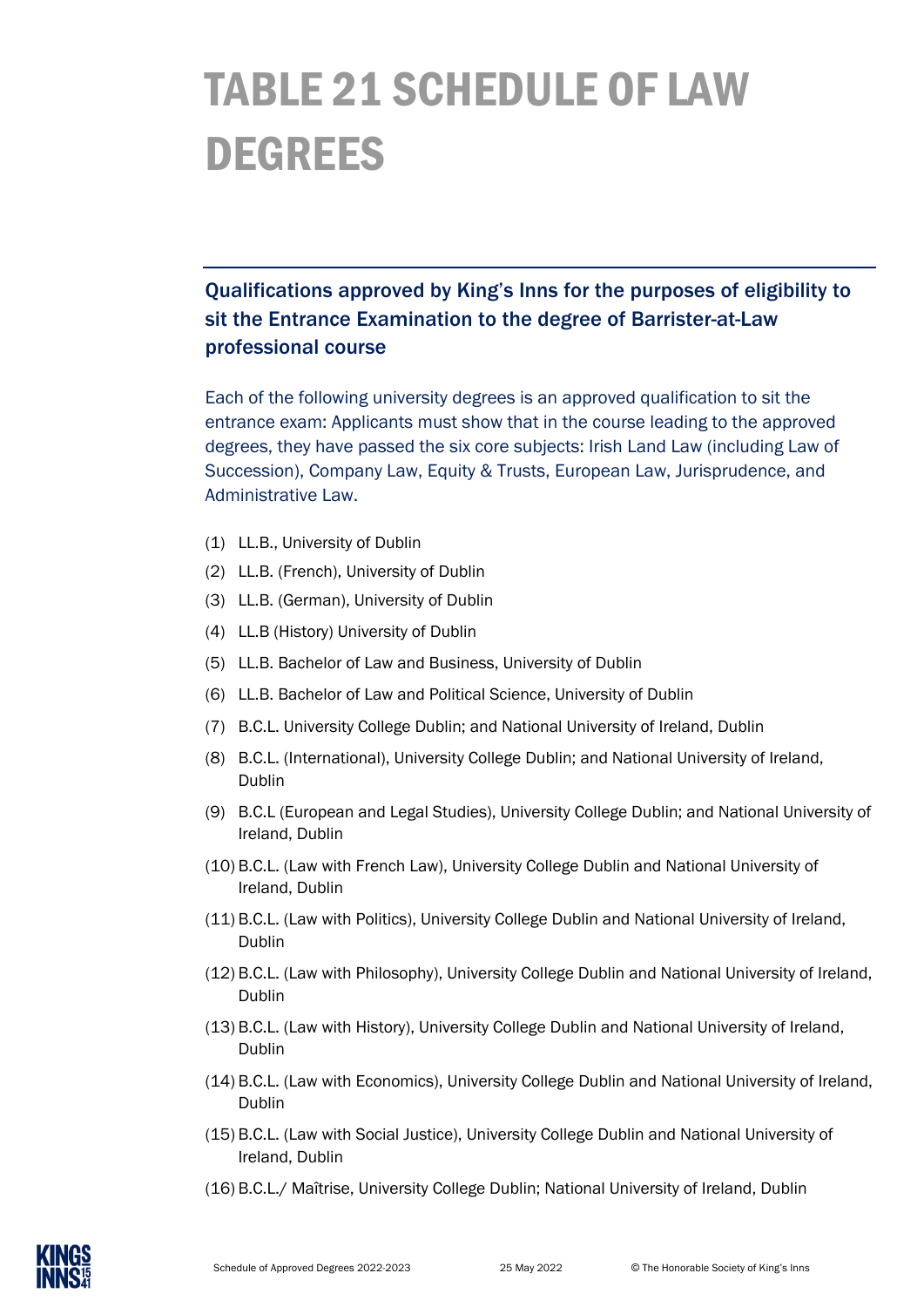- (17) B.B.L., University College Dublin; and National University of Ireland, Dublin
- (18) B.B.L. (European), University College Dublin; and National University of Ireland, Dublin
- (19) B.B.L. (International), University College Dublin; and National University of Ireland, Dublin
- (20) B.C.L. (Law and Chinese), University College Dublin; and National University of Ireland, Dublin
- (21) Masters in Common Law, University College Dublin; and National University of Ireland, Dublin
- (22) B.C.L. (Law with Irish), University College Dublin; and National University of Ireland, Dublin
- (23) B.C.L., University College Cork; and National University of Ireland, Cork
- (24) B.C.L. (Law and Irish), University College Cork; and National University of Ireland, Cork
- (25) B.C.L. (French), University College Cork; and National University of Ireland, Cork
- (26) B.C.L. (German), University College Cork; and National University of Ireland, Cork
- (27) B.C.L. (International), University College Cork; and National University of Ireland, Cork
- (28) B.C.L. (Clinical), University College Cork; and National University of Ireland, Cork
- (29) B.C.L. (Business & Law), University College Cork; and National University of Ireland, Cork (from 2020)
- (30) LL.B. University College Cork; and national University of Ireland, Cork (from 2010)
- (31) LL.B., National University of Ireland, Galway
- (32) B.C.L., National University of Ireland, Galway
- (33) BCL (Human Rights) Galway
- (34) Bachelor of Law & Business, National University of Ireland, Galway (from 2020)
- (35) B.C.L. (Criminology & Criminal Justice) National University of Ireland, Galway (from 2020)
- (36) Bachelor of Law & Taxation, National University of Ireland, Galway (from 2020)
- (37) B. Corp. Law, National University of Ireland, Galway (from 2020)
- (38) LL.B. two-year full-time National University of Ireland, Galway (from 2022)
- (39) B.A. (Law and European Studies), University of Limerick
- (40) B.A. (Law and Accounting), University of Limerick
- (41) LL.B. University of Limerick
- (42) LL.B. (Graduate Entry), University of Limerick
- (43) LL.B. (Evening Degree), University of Limerick
- (44) LL.B. (Plus), University of Limerick
- (45) The LL.B. Single Honours, The Queen's University of Belfast Subject to the applicant passing Land Law (including the Law of Succession)
- (46) LL.B. (Law with Politics), The Queen's University of Belfast subject to the applicant passing Land Law (including the Law of Succession)

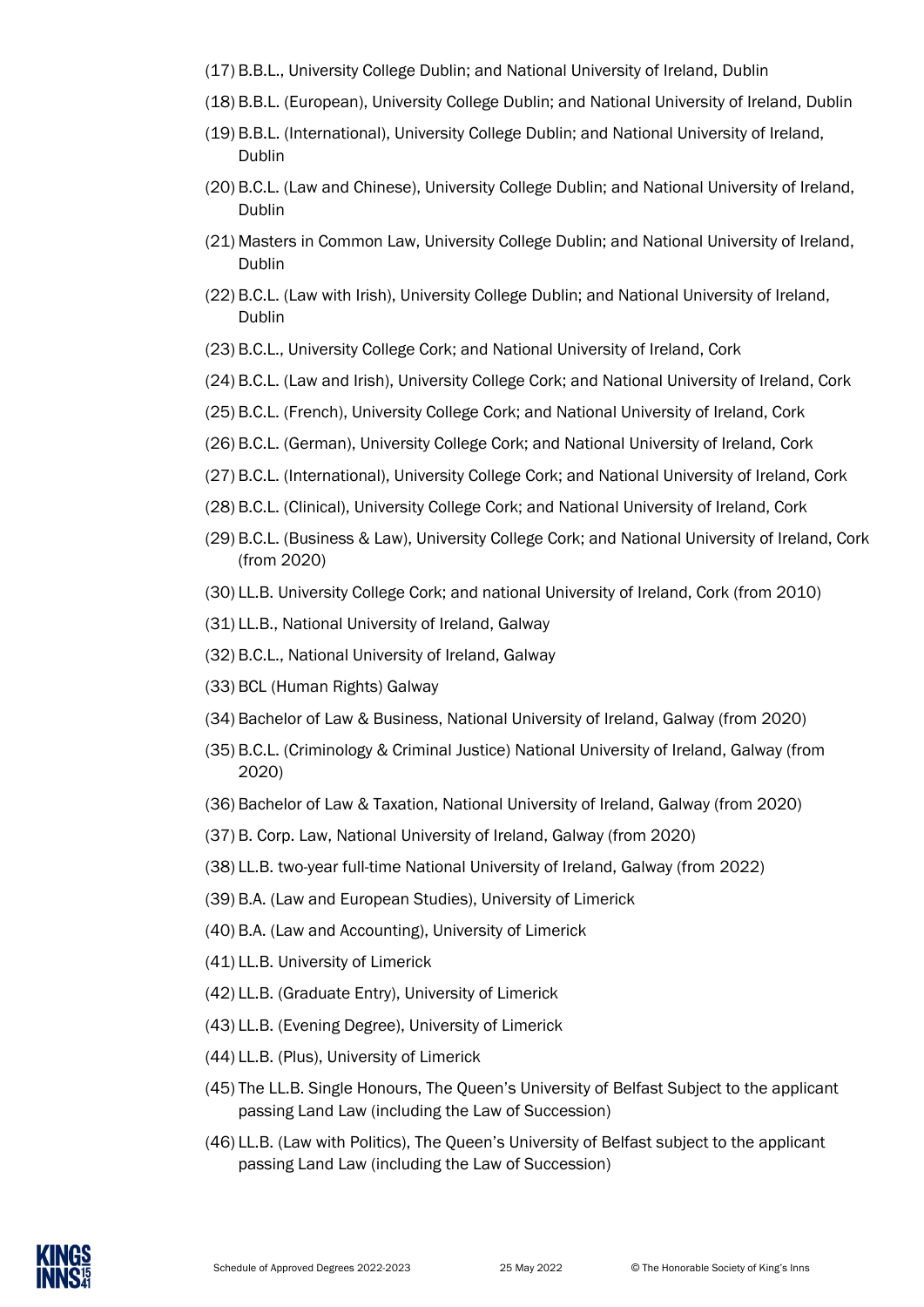- (47) LL.B. (Law with Languages), The Queen's University of Belfast subject to the applicant passing Land Law (including the Law of Succession)
- (48) LL.B. (Law with Accounting), The Queen's University of Belfast subject to the applicant passing Land Law (including the Law of Succession)
- (49) LL.B. (Hons) degree in Irish Law from The Nottingham Trent University (from 2004) delivered by Griffith College Dublin
- (50) LL.B. (Hons) degree validated by QQI from 2017 delivered by Griffith College, Dublin
- (51) BA (Hons) degree in Business and Law from The Nottingham Trent University (from 2004) delivered by Griffith College. Dublin
- (52) BA degree in Law with Business validated by QQI (from 2017) delivered by Griffith College, Dublin
- (53) BA (Legal Studies with Business) validated by HETAC, (from 2007) delivered by Griffith College, Dublin
- (54) LL.B. (Hons) degree from The University of Wales (conferred in 2006, 2007 and 2008) delivered by Portobello College, Dublin, Dublin
- (55) LL.B. (Hons) degree from The University of Wales (from 2009) delivered by Dublin Business School, Dublin
- (56) LL.B. (Hons) degree (Graduate programme) from The University of Wales (from 2010) delivered by Dublin Business School, Dublin
- (57) LL.B. (Hons) degree validated by HETAC (from 2015) delivered by Dublin Business **School**
- (58) BA (Hons) in Law from Waterford Institute of Technology (from 2008)
- (59) BA (Hons) in Legal Studies with Business from Waterford Institute of Technology (from 2008)
- (60) LL.B. (Hons) degree from Waterford Institute of Technology (from 2014)
- (61) BA (Hons) Legal Studies from the Letterkenny Institute of Technology (from 2009)
- (62) BA (Hons) in Law, Level 8 from the Letterkenny Institute of Technology (from 2016)
- (63) BA in Law with Criminal Justice, Level 8 from Letterkenny Institute of Technology (from 2016)
- (64) BA in Law with Language, Level 8 from Letterkenny Institute of Technology (from 2016)
- (65) BA (Hons) in Law from the Institute of Technology, Carlow (from 2009)
- (66) LL.B.(Hons) degree from the Institute of Technology, Carlow (from 2014)
- (67) BA (Hons) in Law from the Institute of Technology, Athlone (from 2011)
- (68) B.C.L. (Law and Arts) National University of Ireland, Maynooth (from 2011)
- (69) B.C.L. (Law and Accounting) National University of Ireland, Maynooth (from 2017)
- (70) B.C.L. (Law and Business) National University of Ireland, Maynooth (from 2018)
- (71) BCL or LLB International National University of Ireland, Maynooth where student on above courses completes year study abroad
- (72) BCL or LLB Clinical Workplace National University of Ireland, Maynooth where where student on above courses completes year internship
- (73) B.C.L. (Law and Criminology) National University of Ireland, Maynooth (from 2020)